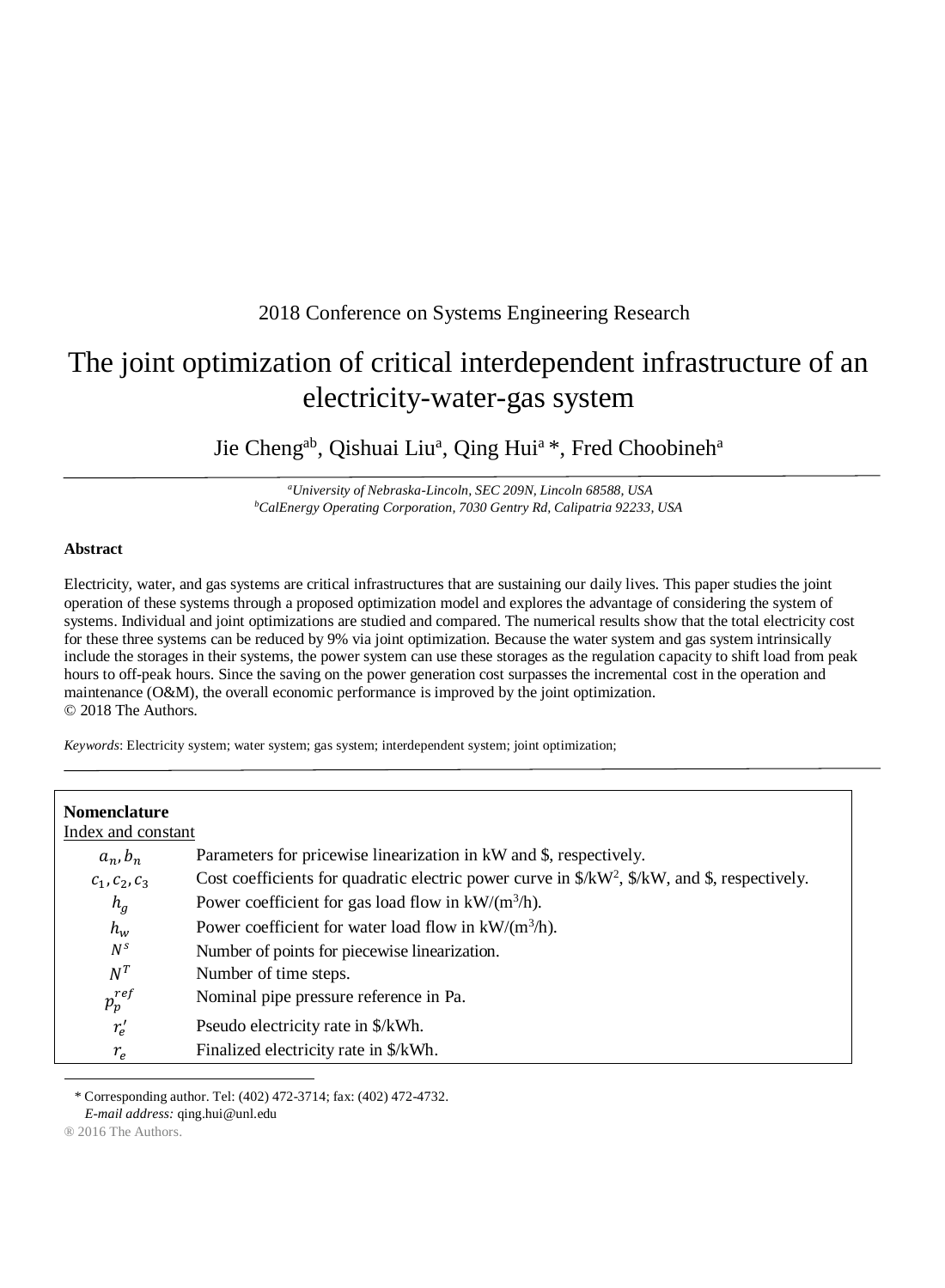| $r_{\rm g}$        | O&M cost coefficient for gas storage system in $\gamma m^3$ .                 |  |  |  |
|--------------------|-------------------------------------------------------------------------------|--|--|--|
| $r_p$              | O&M cost coefficient for pipe system in \$/Pa.                                |  |  |  |
| $r_{\rm s}$        | Coefficient of Per-unit cost of gas supply in \$/unit.                        |  |  |  |
| $r_{w}$            | O&M cost coefficient for water system in $\gamma m^3$ .                       |  |  |  |
| $S_p^{ref}$        | Nominal pipe storage reference in $m3$ .                                      |  |  |  |
| t                  | Time index.                                                                   |  |  |  |
| $\boldsymbol{T}$   | Time step constant in hour.                                                   |  |  |  |
| $V_g$              | Volume of one unit gas in gas transportation in $m^3$ /unit.                  |  |  |  |
| <b>Variables</b>   |                                                                               |  |  |  |
| $\lambda_n(t)$     | Ancillary variable for pricewise linearization.                               |  |  |  |
| $L_r(t)$           | Residential electricity load at time t in kW.                                 |  |  |  |
| $L_q(t)$           | Gas load at time $t$ in $m^3/h$ .                                             |  |  |  |
| $L_w(t)$           | Water load at time $t$ in $m^3/h$ .                                           |  |  |  |
| m(t)               | Gas transportation decision variable at time $t$ in per unit.                 |  |  |  |
| $p_p(t)$           | Pipe Pressure status at time t in Pa.                                         |  |  |  |
| $P_e(t)$           | Residential electric load (non-infrastructure electric load) at time t in kW. |  |  |  |
| P <sub>g</sub> (t) | Gas system electric load at time t in kW.                                     |  |  |  |
| $P_w(t)$           | Water system electric load at time t in kW.                                   |  |  |  |
| $Q_g(t)$           | Gas flow rate at time $t$ in $m^3/h$ .                                        |  |  |  |
| $Q_w(t)$           | Water flow rate at time t in $m^3/h$ .                                        |  |  |  |
| $S_g(t)$           | Gas tank storage status at time $t$ in $m^3$ .                                |  |  |  |
| $S_p(t)$           | Gas pipe storage status at time $t$ in $m3$ .                                 |  |  |  |
| $S_w(t)$           | Water storage status at time $t$ in $m3$ .                                    |  |  |  |

## **1. Introduction**

The national critical infrastructures are those that provide the essential services and serve as the backbone of the nation's economy, security, and health. The proper functioning and coordination of these infrastructures is essential for the nation's economic development and security since these infrastructure caters to the basic needs of the population.

The electricity, water, and gas (EWG) systems are among the most critical infrastructures of a community, and traditionally each has been planned, designed and operated isolated from each other. Most studies and optimization of these systems have been done individually and within the scope of a homogeneous system.

The homogeneous system optimization can be found in the following literatures. The optimal power flow is optimized by the distributed algorithms based on the multi-agent system<sup>1</sup>. The models and methods of optimal control of water distribution systems is summarized in<sup>2</sup>. The optimal operation of water distribution is studied in<sup>3</sup>, considering the water shortage and the quality constraints. A stochastic optimal control frame for natural gas network operation is proposed in<sup>4</sup>. Genetic algorithm and model predictive control are employed to solve the optimal operation of pipelines in<sup>5</sup> and<sup>6</sup>, respectively.

However, the EWG systems are functionally and economically linked. For example, water and gas system use electrical energy for its operation, and electrical system may rely on water for its cooling and gas as a source of fuel. Moreover, the EWG systems not only share some common features but they also share some complementary characteristics. The power system is a real-time balanced system, where at any given time the generation is equated with the load and the system does not have the benefit of a storage in the transient form. The water system is an asynchronous system, where the water storage that provides water pressure by height naturally provides a storage buffer for the gap between the water production and the water load. The natural gas is compressible in the pipelines.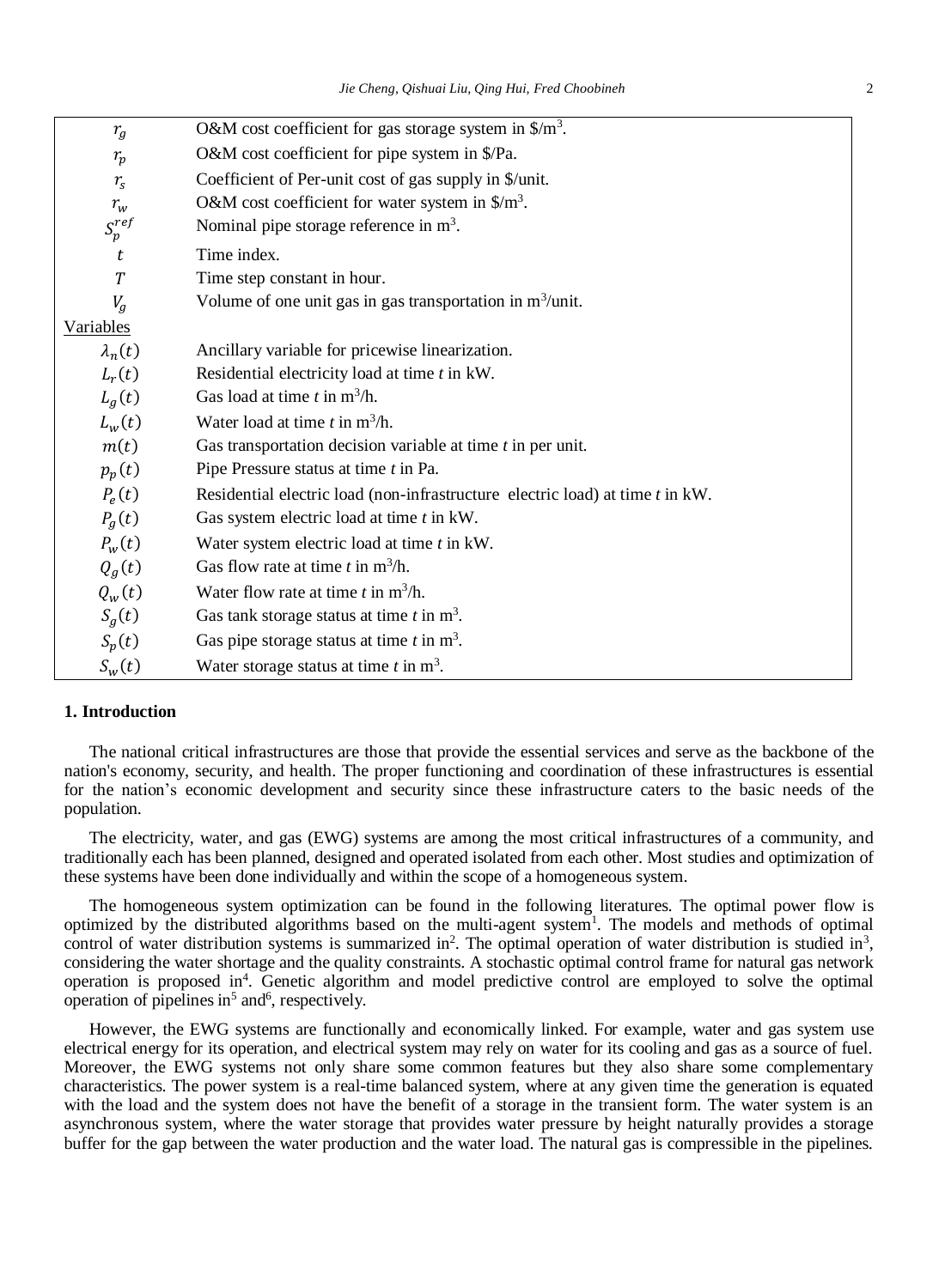It forms a big inertia system to absorb supply fluctuation within a certain range. Thus, it is insufficient to only consider one system within the scope of optimization, since these infrastructures are interdependent.

Some bilateral interdependent system study can be found  $\ln^{7,8,9}$ . However, tri-lateral interdependent systems are rarely studied.

This paper emphasizes on the energy linkage and load balance among/between the three systems. The power, water, gas system will be modeled and optimized separately first as a benchmark. Then, the joint economic operation of an EWG system as a whole system is studied. Finally, the economic performance is compared.

## **2. Critical Infrastructure**

The homeland security defines the critical infrastructure as the infrastructure that provides the essential services underpinning the American society and serves as the backbone of our nation's economy, security, and health<sup>10</sup>. The electricity, gas, oil, water, transportation, and communication systems are the common critical infrastructure that are associated with and have fundamentally shaped our daily lives. Other less tangible critical infrastructure includes the public health, food safety, financial services, and security services (police, military).

We selected the EWG system because they share some common features, such as the natural monopoly in one area, non-sufficient competition, major energy consumers, critical element to the residents, continuous supply in physical networks, simultaneous load balance, and no storage in the end users. The power, water, and gas distribution systems are introduced as follows, respectively.

## *2.1. Power System*

The power system includes the power generation, transmission and distribution, and the load. The power is generated by various generation resources, and transmitted through the transmission and distribution networks, and reaches to the end users. The electricity is a real-time commodity, where the generation and consumption happen simultaneously.

In this paper, the aggregated model is used to represent generation and load. The generation from different sources and the load from different end users are aggregated as one bulk generator and on bulk load. Thus, a single generator and a single load can represent the behavior of the power supply and power consumption pattern in the represented area.

## *2.2. Water System*

The water system, includes the water sources/reservoir, treatment plant, pump station, storage tank/tower, distribution network, and commercial and residential loads. The water level in the water tower has to be maintained in a certain range in order for the outlet water pressure be maintained in the required pressure range for the customers. The single provider and one aggregated load model are used in this system.



Fig 1. Layout of (a) water system network and (b) gas system network $11,12$ .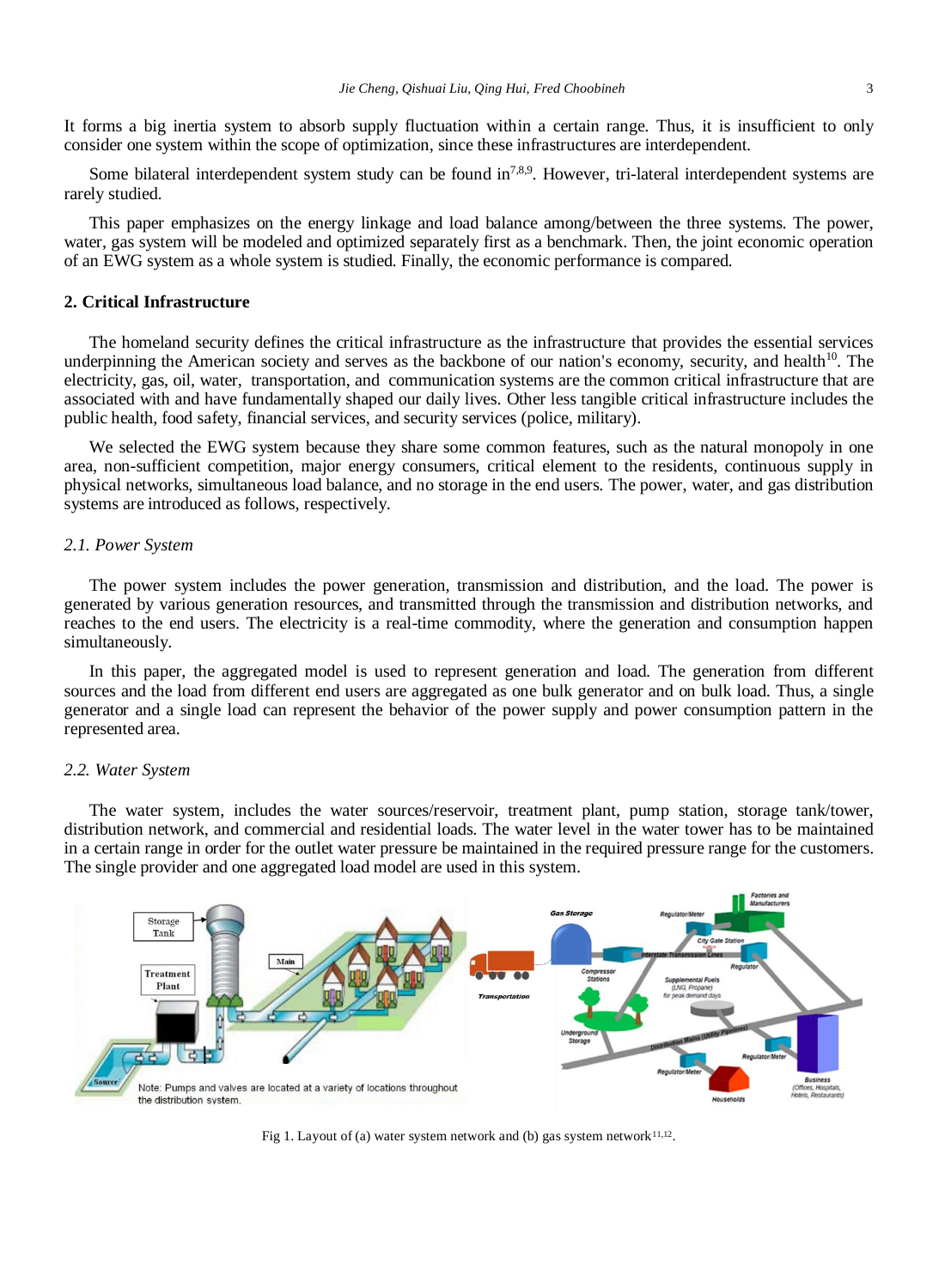#### *2.3. Gas System*

The gas system includes the gas transportation, tank storage, compression station, distribution pipelines, and commercial and residential end users.

Because the gas is compressible, the pipelines contain a certain amount of natural gas that can be considered as another type of storage. Gas pressure has to be maintained within the allowable range for the satisfaction of end users. The single provider and one aggregated load model are used in this system.

## **3. Separate and Joint Optimizations**

In order to analyze the performance of different operation strategies of these systems, two cases are considered for simulation.

Case 1) Independent system operation.

This case assumes that the three systems are operated independently. The system models are constructed and optimized, separately. The objective of the optimization is to minimize the respective system cost consisting of electricity-related energy cost and operation and maintenance (O&M) costs.

A pseudo electricity rate is introduced to facilitate the optimization of the O&M cost of the water and gas distribution system. Then, water and gas system electric load (infrastructure electric load) and the residential electric load (non-infrastructure electric load) are aggregated in each hour and form a load curve. The total electric cost (infrastructure + non-infrastructure) is divided by the total amount of the electricity to obtain the finalized flat power rate. Finally, the finalized flat electricity rate is used to substitute the pseudo electricity rate to re-calculate the real cost of the water and gas systems.

Case 2) Interdependent optimization.

This case inherits the same balance functions and capacity constraints constructed in Case 1. The difference is the objective function will not be minimized until all the constraints are formulated and listed.

Then, the problem is optimized with the programming method, and the final results give the breakdowns of the optimal cost values and the corresponding operation strategies. The finalized electricity rate will be calculated as a byproduct.

## *3.1. Water balance optimization*

The water storage balance is described in (1), where the storage status for the next time step is the existing water balance, plus flow-in, minus flow-out in the same period. The electric power for the corresponding flow rate is depicted in (2). In order to simulate the sustainable cycle of water balance, the final state of the storage should be equal to the initial state of the storage. The storage capacity and the flow capacity should meet their respective limits. In the water system optimization, the known variable is the water load for  $N<sup>T</sup>$  time steps, the decision variable is the water flow into the storage at time *t*. The objective function consists of the electric cost and the O&M cost as shown in (4). The problem can be solved by the linear programming method.

$$
S_w(t) = S_w(t-1) + Q_w(t) \cdot T - L_w(t) \cdot T \tag{1}
$$

$$
P_w(t) = h_w \cdot Q_w(t) \tag{2}
$$

$$
t \in \{0, 1, 2, 3, \dots, N^T\} \tag{3}
$$

Min 
$$
Z_w = \sum_{i=1}^{N^T} r'_e \cdot h_w \cdot Q_w(t) + \sum_{i=1}^{N^T} r_w \cdot S_w(t)
$$
 (4)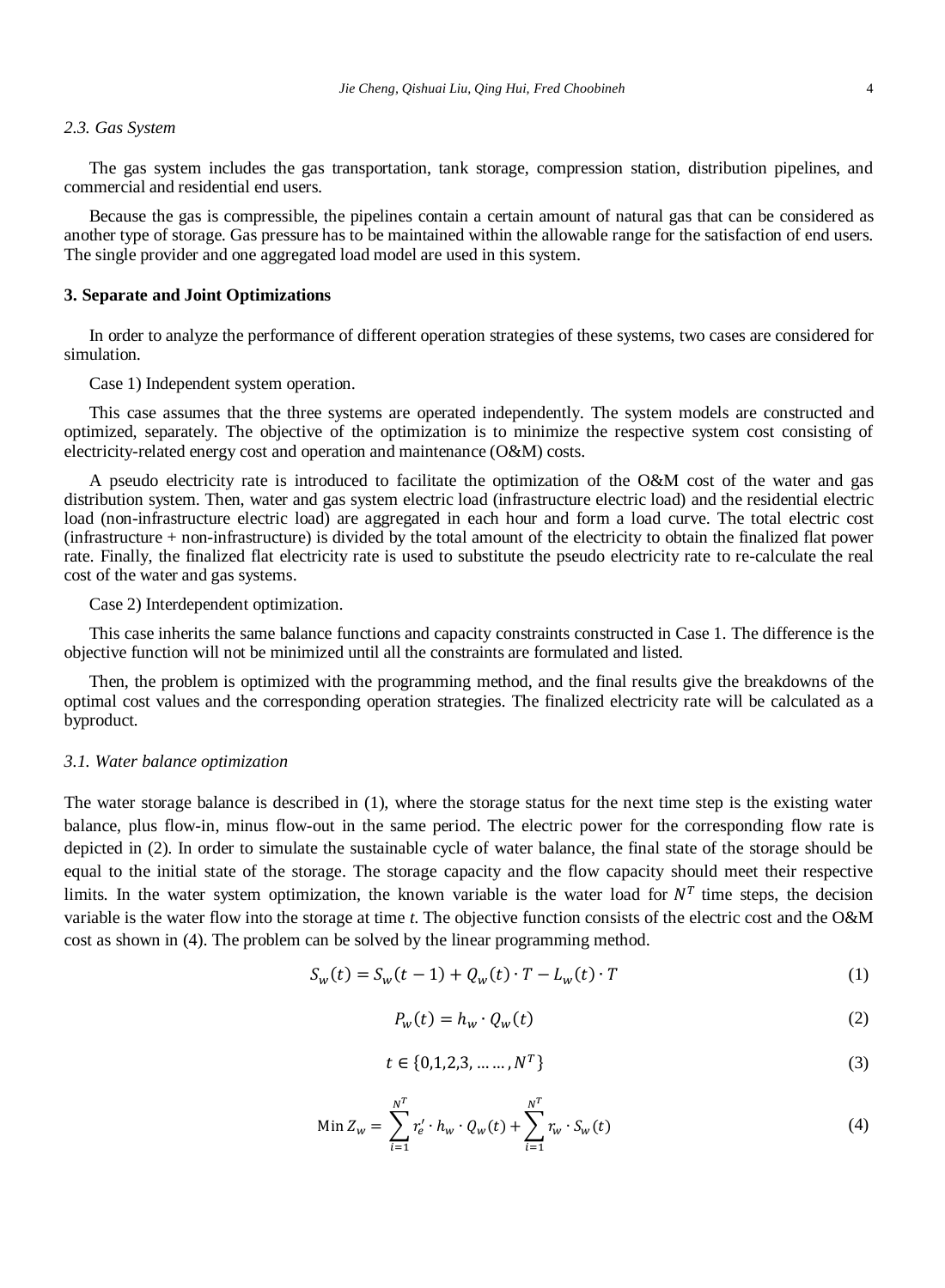#### *3.2. Gas balance optimization*

The gas storage balance and pipe storage balance are described in (5)-(6), respectively. The electric power for the corresponding gas flow rate is depicted in (7). The relationship between the pipe gas pressure and pipe storage status is depicted in (8). It is noted that the O&M cost for the pipe is proportional to the gas pressure in the pipe, which is an indirect relationship to the status of pipe storage.

In the gas system optimization, the known variable is the gas load vector. The decision variables are the transportation decision variable and the gas flow vector (time series). It is noted that only integer number of gas transportation is allowed in this study.

The objective function consists of the power cost, the gas transportation cost, and the O&M costs for both storage and the pipe, as shown in (10). The problem can be solved by the mixed integer linear programming method.

$$
S_g(t) = S_g(t-1) + m(t) \cdot V_g \cdot T - Q_g(t) \cdot T \tag{5}
$$

$$
S_p(t) = S_p(t-1) + Q_g(t) \cdot T - L_g(t) \cdot T \tag{6}
$$

$$
P_g(t) = h_g \cdot Q_g(t) \tag{7}
$$

$$
p_p(t) = S_p(t) \frac{p_p^{ref}}{S_p^{ref}}
$$
\n(8)

 $m(t) \in$  non-negtive integer (9)

Min 
$$
Z_g = \sum_{i=1}^{N^T} r'_e \cdot h_g \cdot Q_g(t) + \sum_{i=1}^{N^T} r_s \cdot m(t) + \sum_{i=1}^{N^T} r_g \cdot S_g(t) + \sum_{i=1}^{N^T} r_p \cdot p_p(t)
$$
 (10)

## *3.3. Power balance*

The aggregated electric demand is depicted in (11), consisting of water electric load, gas electric load and the residential electric load (non-infrastructure electric load). The generation capacity constraint is described in (12). The single representative generation model is used, and the coefficients of the quadratic cost function are given as the known parameters  $c_1$ ,  $c_2$ , and  $c_3$ . Total electric load is the summation of infrastructure power load and noninfrastructure power load. The total electric cost is described in (13). The finalized electricity rate is calculated in (14).

$$
P_e(t) = h_w \cdot Q_w(t) + h_g \cdot Q_g(t) + L_r(t)
$$
\n(11)

$$
0 \le P_e(t) \le P_e^{UP} \tag{12}
$$

Min 
$$
Z_e = \sum_{i=1}^{N^T} c_1 \cdot P_e^2(t) + c_2 \cdot P_e(t) + c_3
$$
 (13)

$$
r_e = \frac{Z_e}{\sum_{i=1}^{N^T} P_e(t)}\tag{14}
$$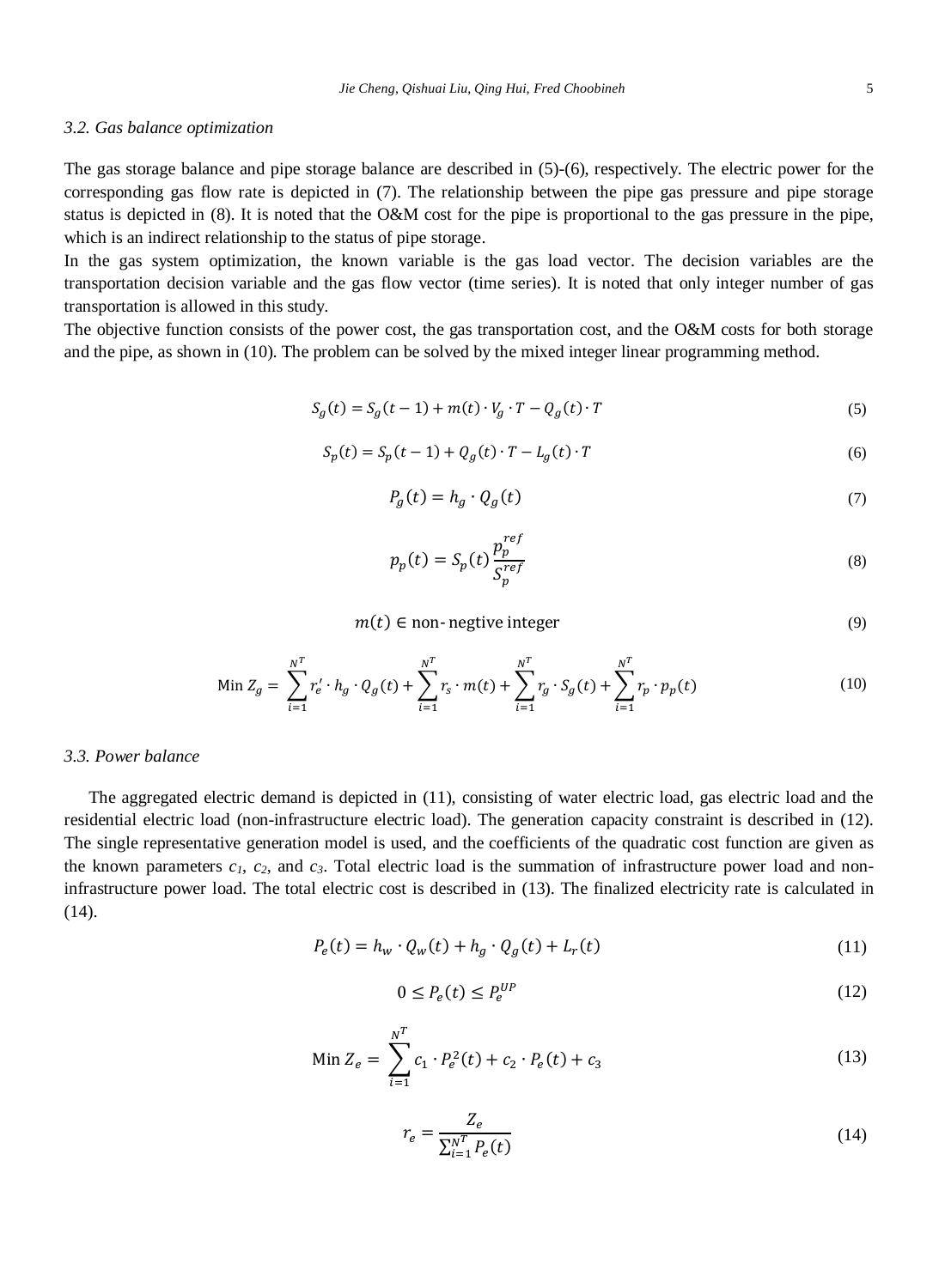#### *Jie Cheng, Qishuai Liu, Qing Hui, Fred Choobineh* 6

#### *3.4. Joint optimization*

The joint optimization inherits all previous balance equations and the constraints but not the objective functions. The pseudo electricity rate will not be used because the finalized electricity rate will be calculated as a byproduct of the programming. The water and gas systems will not execute the optimization separately because the total electric cost will be optimized in the aggregated objective function as shown in (15).

$$
\operatorname{Min} Z_T = \sum_{i=1}^{N^T} c_1 \cdot P_e^2(t) + c_2 \cdot P_e(t) + c_3 + \sum_{i=1}^{N^T} r_w \cdot S_w(t) + \sum_{i=1}^{N^T} r_s \cdot m(t) + \sum_{i=1}^{N^T} r_g \cdot S_g(t) + \sum_{i=1}^{N^T} r_p \cdot p_p(t) \tag{15}
$$

The joint optimization involves the nonlinear term in its objective function, which may introduce difficulty in problem-solving. A piecewise linearization technique is used to linearize the objective function.

Assume vector  $a_n$  is the index setting points in the quadratic cost curve, and vector  $b_n$  is the value points on the curve. By introducing the ancillary variable  $\lambda_n(t)$ , the objective function can be expressed by (20). Additional constraints<sup>13</sup> are described in  $(16)-(19)$ . Then the formulation only includes the linear constraints and objective function. The problem can be solved by the mixed integer linear programming method.

$$
0 \le a_n \le P_e^{UP} \tag{16}
$$

$$
b_n = c_1 \cdot a_n^2 + c_2 \cdot a_n + c_3 \tag{17}
$$

$$
n \in \{0, 1, 2, 3, \dots, N^s\} \tag{18}
$$

$$
\sum_{n=1}^{N^s} \lambda_n(t) = 1 \text{ for all } t \tag{19}
$$

$$
\operatorname{Min} Z_e = \sum_{i=1}^{N^T} \sum_{n=1}^{N^s} b_n \cdot \lambda_n(t) + \sum_{i=1}^{N^T} r_{w} \cdot S_{w}(t) + \sum_{i=1}^{N^T} r_{s} \cdot m(t) + \sum_{i=1}^{N^T} r_{g} \cdot S_{g}(t) + \sum_{i=1}^{N^T} r_{p} \cdot p_{p}(t) \tag{20}
$$

## **4. Numerical Simulation Study**

## *4.1. Conditions and Parameters*

The water load, gas load, and residential electric load are obtained from the prior research works in the area of EWG systems <sup>14,15,16</sup> and normalized respectively by scaling down to the range to match a city load like the size of Lincoln, Nebraska. The curve is shown in Fig.2.



Fig 2. Water load, gas load and residential electricity load.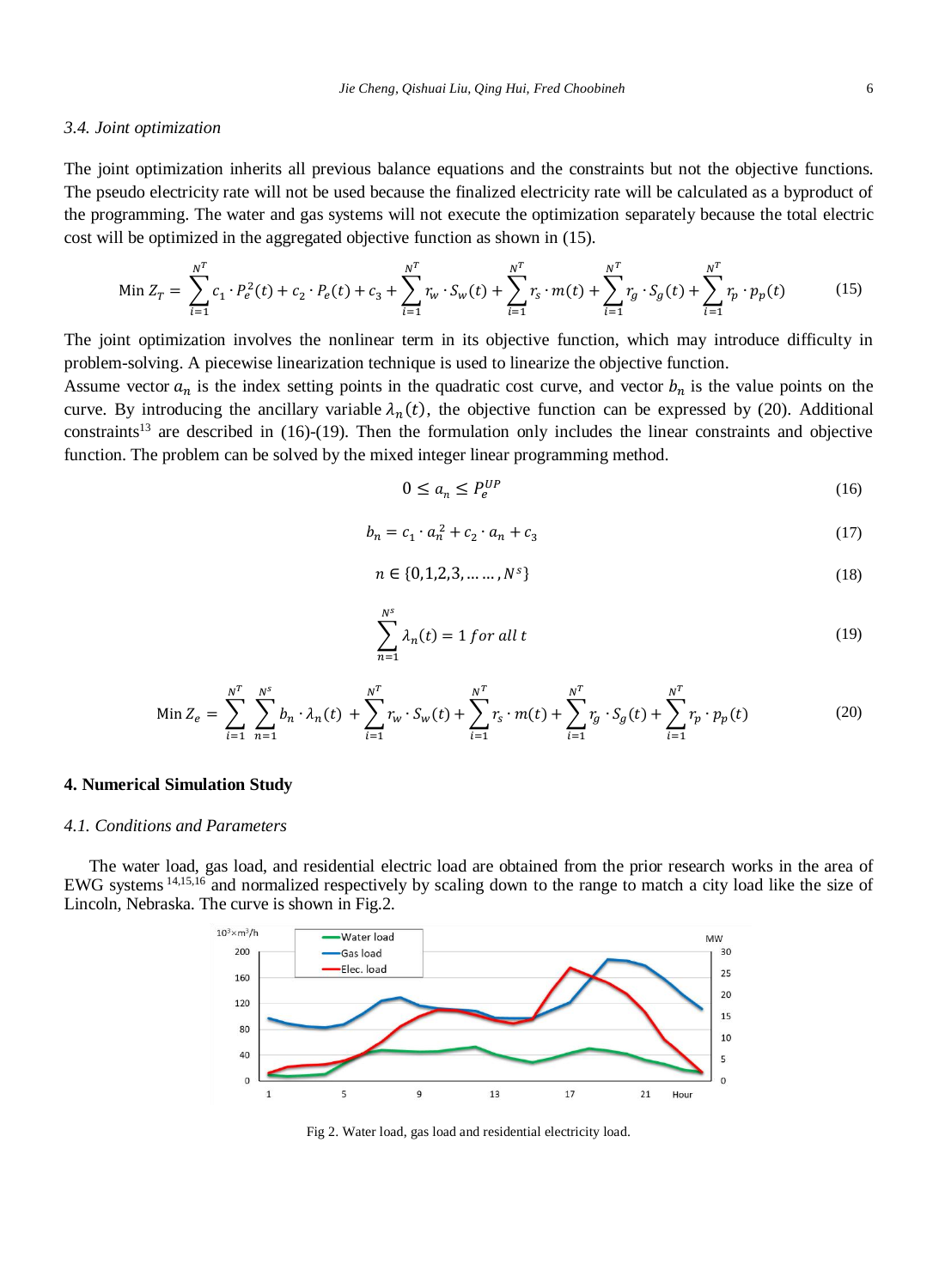The simulation horizon is 24 hours, where 1-hour time steps are considered. Pseudo electricity rate is assumed to be 0.25  $\frac{1}{2}$  KWh. The per unit volume of gas transportation is 500 m<sup>3</sup> if converted into the normal supply status in the pipeline.

#### *4.2. Result and Analysis*

The power generation curves in two cases are compared in Fig.3(a), where the joint optimization significantly reduced the power fluctuation by shifting portion of the electric load from peak hours to off-peak hours.

The water power load and gas power load in two cases are compared in Fig.3(b) and (c). It is observed that since hour 16-20 are peak hours, the water and gas load shifted a portion of the loads from peak hours to off-peak hours in joint optimization. This means the joint optimization allows the water and gas systems to perceive the power cost signal, and adjust its operation strategy accordingly.

The states of the water storage, the gas tank storage, and the gas pipe storage are compared in Fig.3(d), (e) and (f). It can be seen that the average storage in the water tank and gas pipe are increased, compared to the independent optimization. This illustrates that the power system utilizes the storage facilities in the water and gas systems to redistribute its load through the time axis.

Because the water storage state is proportional to the water pressure, the simulation result also indicates the residence will have improved water pressure as a byproduct of the joint optimization. The situation is similar to the gas system, where an improved gas pressure is achieved by the co-optimization.



Fig 3. Comparison of a) total power supply curve, b) water electric load, c) gas electric load, d) water storage, e) gas tank storage, and f) gas pipe storage.